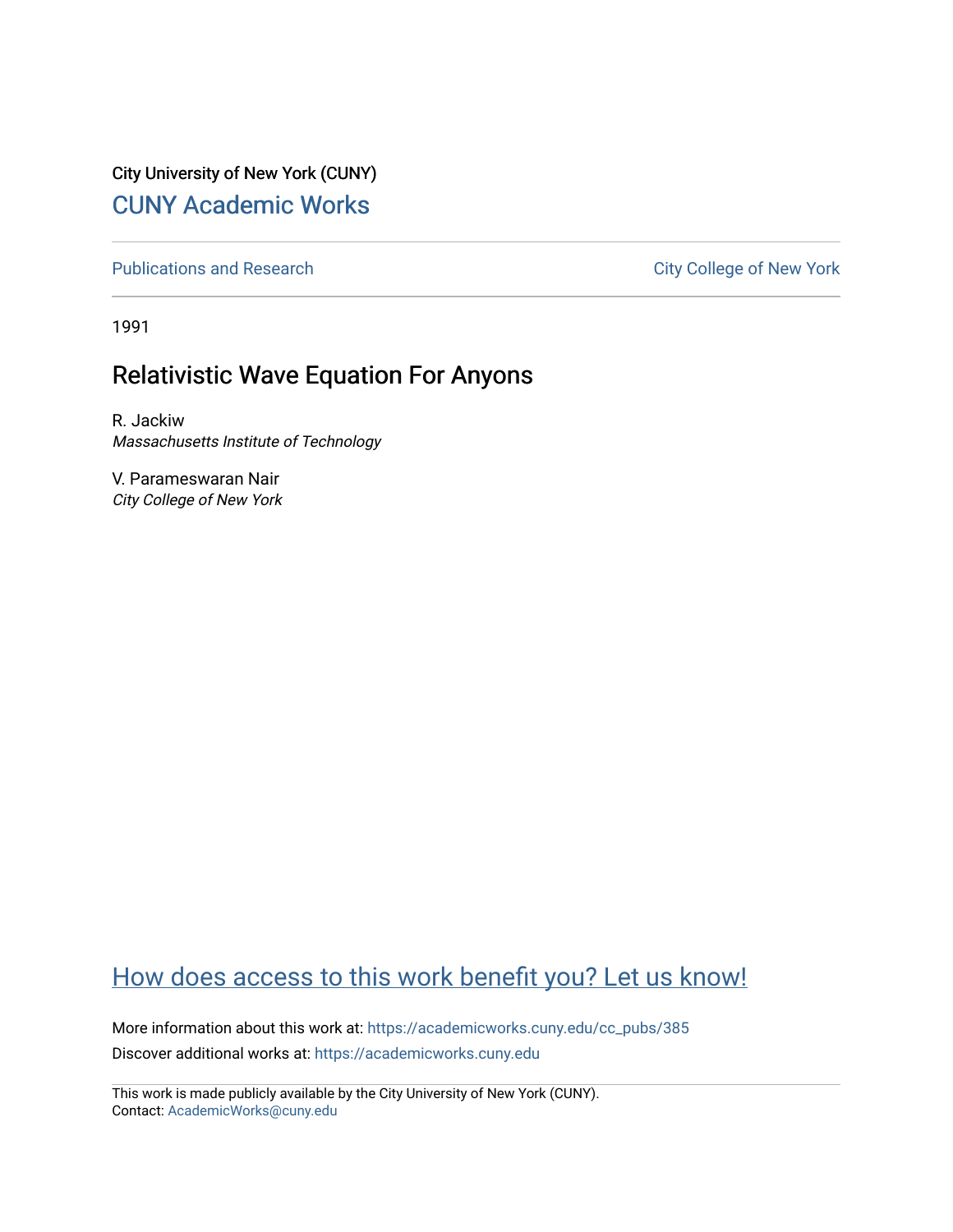# Relativistic wave equation for anyons

# R. Jackiw

Center for Theoretical Physics, Laboratory for Nuclear Science and Department of Physics, Massachusetts Institute of Technology, Cambridge, Massachusetts 02139

#### V. P. Nair

### Physics Department, Columbia University, 538 West 120th Street, New York, New York 10027 (Received 3 December 1990)

Construction of one-particle states as unitary representations of the Poincaré algebra in  $2+1$  dimensions shows that an anyon has one polarization state. However, for nonzero spin manifestly linear and covariant realizations of Lorentz transformations require more than one field component, and an infinite number is needed when the value of spin is not an integer or half-integer. We discuss the relation between these two aspects of Poincare symmetry. In particular, we construct a relativistic equation for anyons where the number of physical polarizations is reduced to one by virtue of a gauge symmetry or equivalent constraint.

## I. INTRODUCTION

Theories of anyons or particles with arbitrary spin and statistics in  $2+1$  dimensions have been attracting considerable attention, partially motivated by potential applications to the fractional quantum Hall effect, to high- $T_c$  superconductivity, and to the description of physical processes in the presence of cosmic strings. Since the original kinematical analyses revealed the possibility of anyons, $<sup>1</sup>$  many models have been proposed that realize</sup> anyonic states in a field-theoretic way. The solitons of the  $O(3)$   $\sigma$  model with a Hopf term are particles of arbitrary spin and statistics.<sup>2</sup> But the model has many other states of integral spin and therefore the O(3)  $\sigma$  model does not give a minimal theory of anyons. Another approach is to couple minimally point particles to a U(1) gauge field, sometimes called a statistical gauge field, whose dynamics is governed by the Chem-Simons ac $t$ ion. $3$  The elimination of the gauge field leads to a redefinition of one-particle states; the new states carry arbitrary spin, determined by the coupling strength. In the relativistic context, possibly relevant to cosmic-string applications, carrying out the above procedure in a field theory (e.g., scalar or spinor fields coupled to a Chern-Simons gauge field) does not produce a description for a free single particle with arbitrary spin. Indeed, it is not clear whether the only effect of the gauge field is to endow the particle with arbitrary spin or whether residual interactions are present.<sup>4</sup> It is therefore of interest to construct a field theory where the fundamental fields are expected to represent the creation and annihilation of anyons.

As in any field theory, there are two aspects to the realization of Poincaré symmetry for anyons. First, the oneparticle states should carry a unitary representation of the Poincaré group; this can be achieved by use of an induced representation. Second, for a manifestly covariant theory the basic fields transform as a linear representation of the Lorentz group. The field equations and subsidiary conditions (if any) then must be chosen so as to recover the one-particle Poincaré group representation.<sup>5</sup>

In this paper we propose a field equation that attains this goal; just as the Dirac equation is appropriate for spin- $\frac{1}{2}$  particles and yields solutions that give a spin- $\frac{1}{2}$ representation of the Poincaré group, we offer an anyon equation that does the same job for planar particles with arbitrary spin.

In Sec. II we review the appropriate single-particle representation for the Poincaré group in  $(2+1)$ -dimensional space-time. In Sec. III we examine explicitly how solutions to familiar equations for spin  $\frac{1}{2}$  and 1 give rise to these representations, and we observe that both equations can be presented in terms of the Pauli-Lubanski scalar. The remainder of the paper is devoted to our proposal. We describe and solve the field equations in Sec. IV. Section V offers a gauge-theoretic formulation of the subsidiary conditions that are used in Sec. IV. A Lagrangian for our field equation is given in Sec. VI, while concluding remarks comprise the final Sec. VII.

## II. POINCARE GROUP REPRESENTATION

The representation of the Poincaré group appropriate to one-particle states can be specified by values assigned to the invariants of the Poincaré algebra:

$$
[J^a, J^b] = i\epsilon^{abc} J_c \t{,} \t(2.1a)
$$

$$
[J^a, P^b] = i\epsilon^{abc}P_c \t\t(2.1b)
$$

$$
[P^a, P^b] = 0 \tag{2.1c}
$$

metric  $g_{ab} = \text{diag}(1, -1, -1)$ .

Here  $P<sup>a</sup>$  and  $J<sup>a</sup>$  are translation and Lorentz-rotation generators:  $P^a = (H, \mathbf{P}), J^a = (-M, \epsilon^{ij}L^j)$ , with M generating spatial rotations and L generating boosts. The constants  $\hbar$  and c are set to unity. In 2+1 dimensions, the invariants are  $P^2$  and  $P \cdot J$  and the natural choice for them is<sup>5</sup>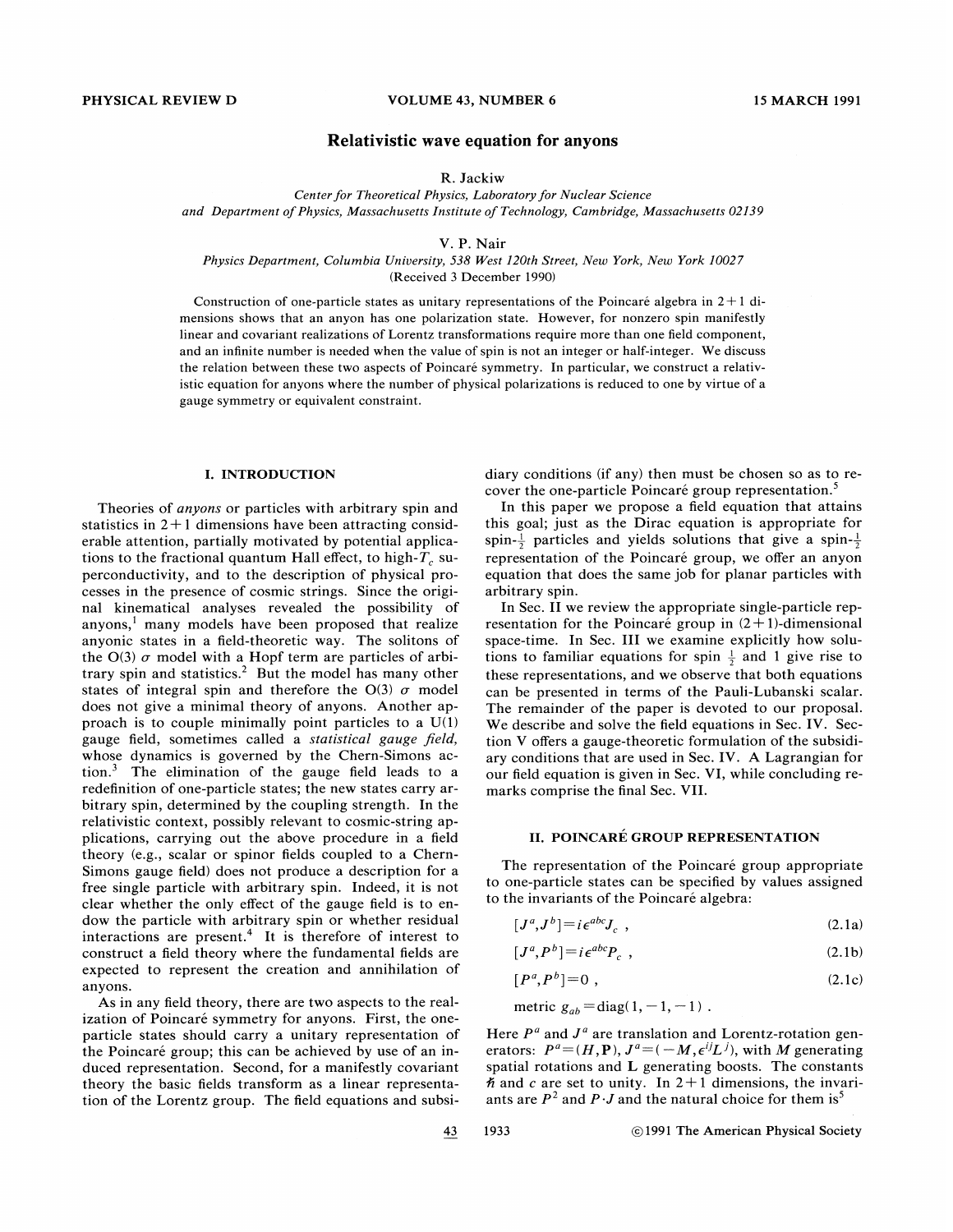1934 R. JACKIE AND V. P. NAIR 43

$$
(P2 - m2)\Psi = 0, (P \cdot J + sm)\Psi = 0.
$$
 (2.2)

The first requirement is obviously the mass-shell condition and the second, involving the Pauli-Lubanski scalar  $P \cdot J$ , specifies the helicity, with s the (arbitrary) value of spin that we can assign to the particle.

The solution to these equations is easily constructed. We take plane waves  $\Psi(x) = \Psi(p)e^{-ip \cdot x}$  where  $p^a$  are the momenta. The above equations apply to  $\Psi(p)$  with  $P_a$ realized as  $i\partial/\partial x^a$  and replaced by the eigenvalue  $p_a$ . Since  $p^a$  is subject to the mass-shell condition,  $\Psi(p)$  depends only on  $p. \Psi(p)$  carries a unitary representation for the little group of the rest-frame momentum vector  $\hat{p}^a = (m, 0, 0)$ , viz., the two-dimensional rotation group:

$$
U(R)\Psi(p) = D(R)\Psi(R^{-1}p) . \qquad (2.3)
$$

 $U(R)$  is the unitary operator implementing the rotation on  $\Psi$  and  $D(R)$  comprise the spin-s representation matrices for rotations. Because planar rotations form the Abelian U(1) group,  $\Psi$  in our case is always a onecomponent object and  $D(R)$  is just the phase  $e^{-is\omega}$ , where  $\omega$  is the angle of rotation. The action of the unitary operator  $U(\Lambda)$ , representing a general Lorentz transformation  $\Lambda$  on  $\Psi$ , can then be constructed in the following manner. Let  $B(p)$  be a Lorentzian transformation that boosts  $p<sup>a</sup>$  from its rest frame:

$$
B(p)\hat{p} = p \tag{2.4}
$$

We then have

$$
U(\Lambda)\Psi(p) = D(R_{\Lambda,p})\Psi(\Lambda^{-1}p) , \qquad (2.5)
$$

where the (Wigner) rotation  $R_{\Lambda, p}$ , depending both on  $\Lambda$ and  $p$ , is defined as

$$
R_{\Lambda,p} = B^{-1}(\Lambda^{-1}p)\Lambda^{-1}B(p)
$$
 (2.6)

and its one-dimensional representative  $D(R_{\Lambda,p})$  is the phase  $e^{-is\omega_{\Lambda, p}}$ , involving the Wigner rotation angle  $\omega_{\Lambda, p}$ which is determined by  $p^a$  and the parameters  $\omega^a$  of the Lorentz rotation  $\Lambda$ . To find  $\omega_{\Lambda, p}$  note that the boosting transformation  $B(p)$  is given by

$$
B(p) = e^{i\Omega_a(p)j^a},\tag{2.7}
$$

where  $j^a$  represents the Lie algebra (2.1a) on vectors,

$$
(j^b)_{ac} = i\epsilon_a{}^b{}_c \tag{2.8}
$$

and

$$
\Omega_a(p) = \epsilon_{abc} \frac{p^b}{|\mathbf{p}|} \eta^c \ln \frac{E + |\mathbf{p}|}{m} ,
$$
  

$$
E = p^0 = \sqrt{|\mathbf{p}|^2 + m^2} ,
$$
 (2.9)

with  $\eta^a$  defining the rest frame:  $\eta^a=(1, 0, 0)$ . Thus

$$
[B(p)]^{a}_{b} = [B^{-1}(p)]_{b}^{a}
$$
  
=  $\delta_{b}^{a} - \frac{(p^{a} + \eta^{a}m)(p_{b} + \eta_{b}m)}{m(p \cdot \eta + m)} + \frac{2p^{a}\eta_{b}}{m}$  (2.10)

When the Lorentz transformation is parametrized by

$$
(P2 - m2)\Psi = 0, \quad (P \cdot J + sm)\Psi = 0 \tag{2.2} \qquad \Lambda = e^{i\omega_a j^a}, \tag{2.11}
$$

 $R_{\Lambda,p}$  is

$$
R_{\Lambda,p} = e^{-i\Omega_a(\Lambda^{-1}p)j^a} e^{-i\omega_b j^b} e^{i\Omega_c(p)j^c}, \qquad (2.12)
$$

which explicitly reads

$$
(R_{\Lambda,p})^a{}_b = \Lambda_b{}^a + \Delta^a (\Lambda^{-1} p)(\eta_b - \Lambda_b{}^c \eta_c)
$$
  
+ 
$$
(\eta^a - \eta^c \Lambda_c{}^a) \Delta_b(p)
$$
  
+ 
$$
(\eta^c \Lambda_c{}^d \eta_d - 1) \Delta^a (\Lambda^{-1} p) \Delta_b(p) , \qquad (2.13)
$$

where

$$
\Delta^{a}(p) \equiv \frac{p^{a} + \eta^{a}m}{p \cdot \eta + m} \tag{2.14}
$$

One readily verifies that  $R_{\Lambda,p}$  is indeed a spatial rotation; for infinitesimal Lorentz transformations (2.13) reduces to

$$
(R_{\Lambda,p})^a{}_b = \delta^a_b - i(j \cdot \eta)^a{}_b \omega \cdot \Delta(p) + \cdots , \qquad (2.15)
$$

and this identifies the Wigner rotation angle, for an infinitesimal Lorentz transformation, as

$$
\omega_{\Lambda,p} = \omega \cdot \Delta(p) + \cdots \tag{2.16}
$$

For later use let us remark that while the above development is carried out in the three-dimensional vector representation of the Lorentz group, formulas (2.6), (2.7), (2.11), (2.12), and (2.15) hold in arbitrary representations with the generator  $j<sup>a</sup>$  appropriately taken in that representation. Also, since infinitesimally

$$
(\Lambda^{-1}p)^a = p^a + e^{abc}\omega_b p_c \tag{2.17}
$$

it follows from the definition  $(2.6)$  and the result  $(2.15)$ that the boost  $B(p)$  in any representation satisfies

$$
B^{-1}(p)\left(-i\epsilon^{abc}p_b\frac{\partial}{\partial p^c}+j^a\right)B(p)=j\cdot\eta\Delta^a.
$$
 (2.18)

Because rotations acting on a state as in (2.3) give rise Because rotations acting on a state as in (2.3) give rise<br>to the one-cocycle  $e^{-is\omega}$ , the angular momentum genera-<br>or  $M = -J^0$  [with  $U(R) = e^{-i\omega M}$ ] possesses, in addition to the usual derivative term acting on the  $p$ 's in the argument of  $\Psi$ , a contribution giving the spin s:

$$
M = -i\mathbf{p} \times \frac{\partial}{\partial \mathbf{p}} + s \tag{2.19}
$$

The possibility of adding this arbitrary constant s to the rotation generator reflects the obvious and well-known fact that planar rotations commute and that the Abelian rotation algebra allows an addition, viz., an arbitrary spin. What is not so obvious and perhaps not as well known is that the generators of the full non-Abelian Poincaré group can be similarly modified by an additional term proportional to s, and the Lie algebra (2.1) remains intact. The addition is as in Eq. (2.19) for the angular momentum; for the boost generators **J** it is given by

$$
\Delta \mathbf{J} = s \frac{\mathbf{P}}{\mathbf{P}^2} [H(\mathbf{P}) - H(0)] \tag{2.20}
$$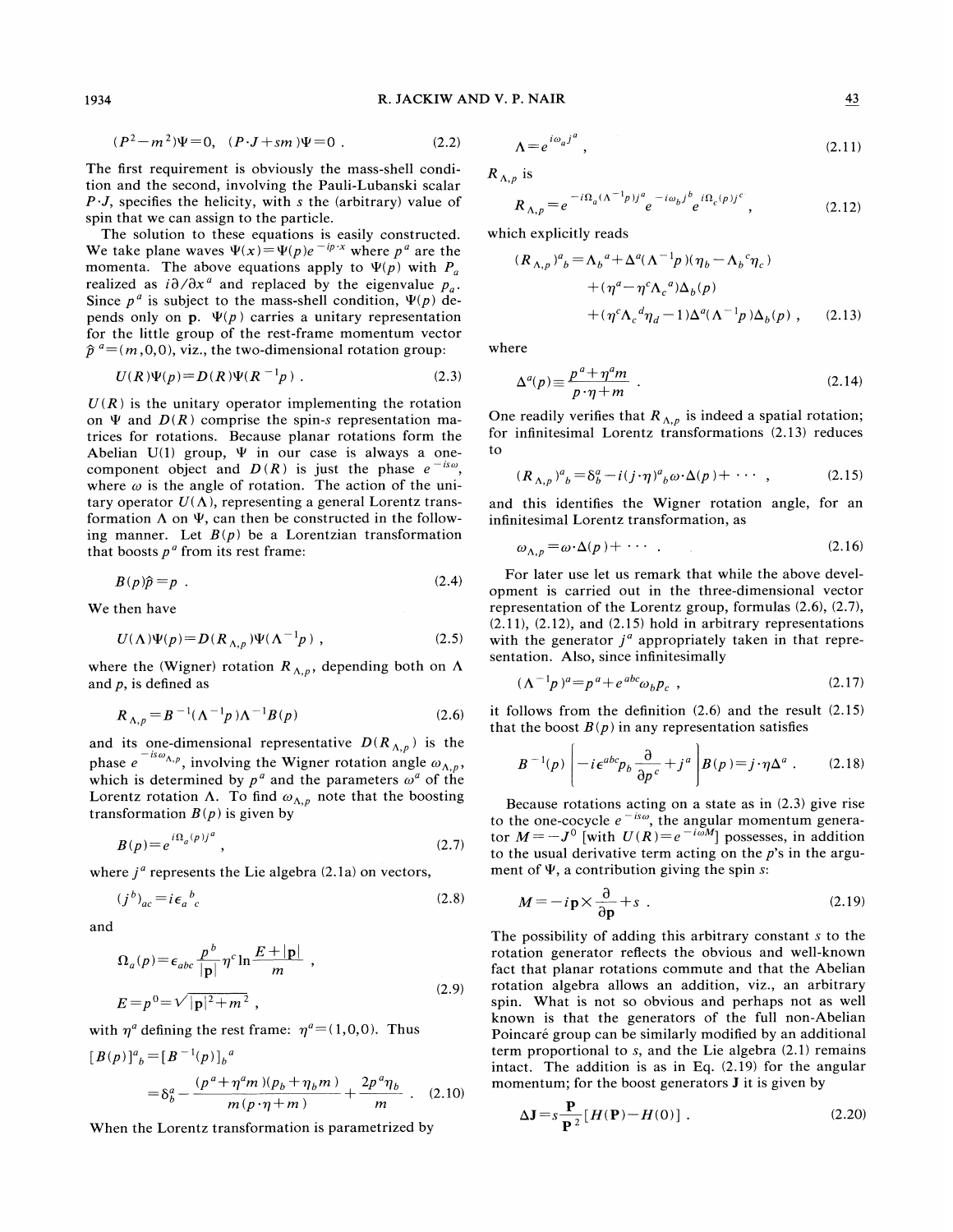Here the dependence of the Hamiltonian  $H \equiv P^0$  on **P** is explicitly indicated.

The modifications in (2.19) and (2.20) may also be presented in covariant notation, which puts into evidence a relation to the magnetic monopole. The Poincaré algebra (2.1) is not changed if  $-s\Delta^a(p)$  is added to  $J^a$ , where  $\Delta^a$  is given in (2.14). In particular, as is explicitly demonstrated by the induced representation constructed above, the Lorentz generators, which solve the helicity condition in (2.2) on the one-particle momentum space, read

$$
J^{a} = -i\epsilon^{abc}p_{b}\frac{\partial}{\partial p^{c}} - s\Delta^{a}(p) . \qquad (2.21)
$$

Moreover, the unitary operator acting on  $\Psi$  is Moreover, the unitary operator acting on  $\Psi$  is  $U(\Lambda) = e^{i\omega_a J^a}$ , with the contribution involving derivative effecting the Lorentz transformation on the argument of  $\Psi$ , and  $-s\Delta^a$  giving rise to the one-cocycle  $e^{-is\omega_{\Lambda,\rho}}$ . Evidently the above induced representation indeed satisfies the requirements of (2.2); it is appropriate to the orbit  $p^0 > 0$ .

The addition in (2.21) is just what comes from a magnetic monopole (in three-dimensional momentum space with Lorentzian signature). But since we are dealing with  $SO(2,1)$  rather than  $SO(3)$ , the addition is nonsingular;  $(p \cdot \eta + m)$  never vanishes and s need not be quantized. If one adds the "monopole" field  $(s/2m^3)\epsilon^{abc}p_a dp_b \wedge dp_c$  to the standard symplectic form  $dx^a \wedge dp_a$ , with  $p^2 - m^2 = 0$ , one obtains the modified generators. For discussing the point-particle mechanics of an anyon we can thus use any action that leads to this symplectic structure, as has been done by many authors.<sup>6,7</sup> This does not however yield a manifestly covariant field theory, which is our goal in this paper.

For a manifestly covariant field theory we have to go beyond the on-shell description given by the induced representation. We have to introduce fields transforming linearly as a spin-s representation of the Lorentz group and satisfying a linear differential equation whose solutions provide the desired induced representation. In general this leads to many more field components than the single physical state required by the above analysis. For integer or half-integer s, one conventionally uses  $2s+1$ components, while arbitrary-s representations of the Lorentz group require an infinite number of components. Additional considerations are then needed to eliminate all but one component. It is instructive to examine in detail how this works in the familiar situations with spins  $\frac{1}{2}$  and 1.

#### III. FAMILIAR EXAMPLES

### A. Spin  $\frac{1}{2}$

The Dirac equation for a spin- $\frac{1}{2}$  particle

$$
i\gamma^a\partial_a\psi \pm m\psi = 0 \tag{3.1}
$$

may be realized in  $2+1$  dimensions with a twocomponent spinor and  $2 \times 2$   $\gamma$  matrices that are multiples of the Pauli matrices:  $\gamma^a = (-\sigma^3, -i\sigma^2, i\sigma^1)$ . Observe that  $\gamma^a/2$  satisfy the SO(2,1) algebra (2.1); calling them  $j^a$ ,

$$
j^a = \gamma^a / 2 \tag{3.2}
$$

and noting that the translation operators are realized by  $i \partial_a = p_a$ , we can write (3.1) as

$$
p \cdot j\psi \pm \frac{1}{2}m\psi = 0
$$
  
or, with  $s = \pm \frac{1}{2}$ ,  

$$
p \cdot j\psi + ms\psi = 0
$$
. (3.3)

We recognize that the Dirac equation is precisely the Pauli-Lubanski condition of (2.2), now applied to a wave function.

The positive-energy solution to (3.1) (we take the lower sign for the mass term) involves only one function  $\Psi(p)$ ,

$$
\psi(p) = \frac{1}{\sqrt{2m(E+m)}} \left[ p^x - ip^y \right] \Psi(p) , \qquad (3.4)
$$

which provides a one-component spin- $\frac{1}{2}$  representation This can be explicitly seen as follows. Observe that  $\psi(p)$ of (3.4) may be presented as

$$
\psi(p) = B(p) \begin{bmatrix} 0 \\ \Psi(p) \end{bmatrix}, \qquad (3.5)
$$

where  $B(p)$  is the boost (2.7), (2.9) in the representation (3.2):

$$
B(p) = e^{i\Omega_a(p)\gamma^a/2}
$$
  
=  $\frac{1}{\sqrt{2m}} \left[ \sqrt{p \cdot \eta + m} + i \frac{\epsilon^{abc} p_a \eta_b \gamma_c}{\sqrt{p \cdot \eta + m}} \right].$  (3.6)

Since the Lorentz generator  $J^a$  acting on  $\psi(p)$  is

$$
J^{a} = -i\epsilon^{abc}p_{b}\frac{\partial}{\partial p^{c}} + \frac{1}{2}\gamma^{a} , \qquad (3.7a)
$$

it acts on 
$$
\begin{bmatrix} 0 \\ \Psi(p) \end{bmatrix}
$$
 as   
 $B^{-1}(p)J^aB(p)$ 

$$
=B^{-1}(p)\left[\left[-i\epsilon^{abc}p_b\frac{\partial}{\partial p^c}+\frac{1}{2}\gamma^a\right]B(p)\right]
$$
  

$$
=i\epsilon^{abc}p_b\frac{\partial}{\partial p^c}+B^{-1}(p)\left[-i\epsilon^{abc}p_b\frac{\partial}{\partial p^c}+\frac{1}{2}\gamma^a\right]B(p).
$$
 (3.7b)

From (2.18) we see that the last term in (3.7b) is  $\frac{1}{2}\Delta^a \gamma^0$ . Consequently, the action of  $J^a$  on  $\Psi(p)$  is by

$$
J^{a} = -i\epsilon^{abc}p_{b}\frac{\partial}{\partial p^{c}} + \frac{1}{2}\Delta^{a} , \qquad (3.7c)
$$

n agreement with (2.21) for  $s = \frac{1}{2}$ .

Note that the mass-shell condition is not separately imposed; it follows from the Dirac equation by iteration.

#### B. Spin 1

A more appropriate example for us is the massive gauge theory. A massive spin-1 particle also requires only a one-component field, according to the Poincaré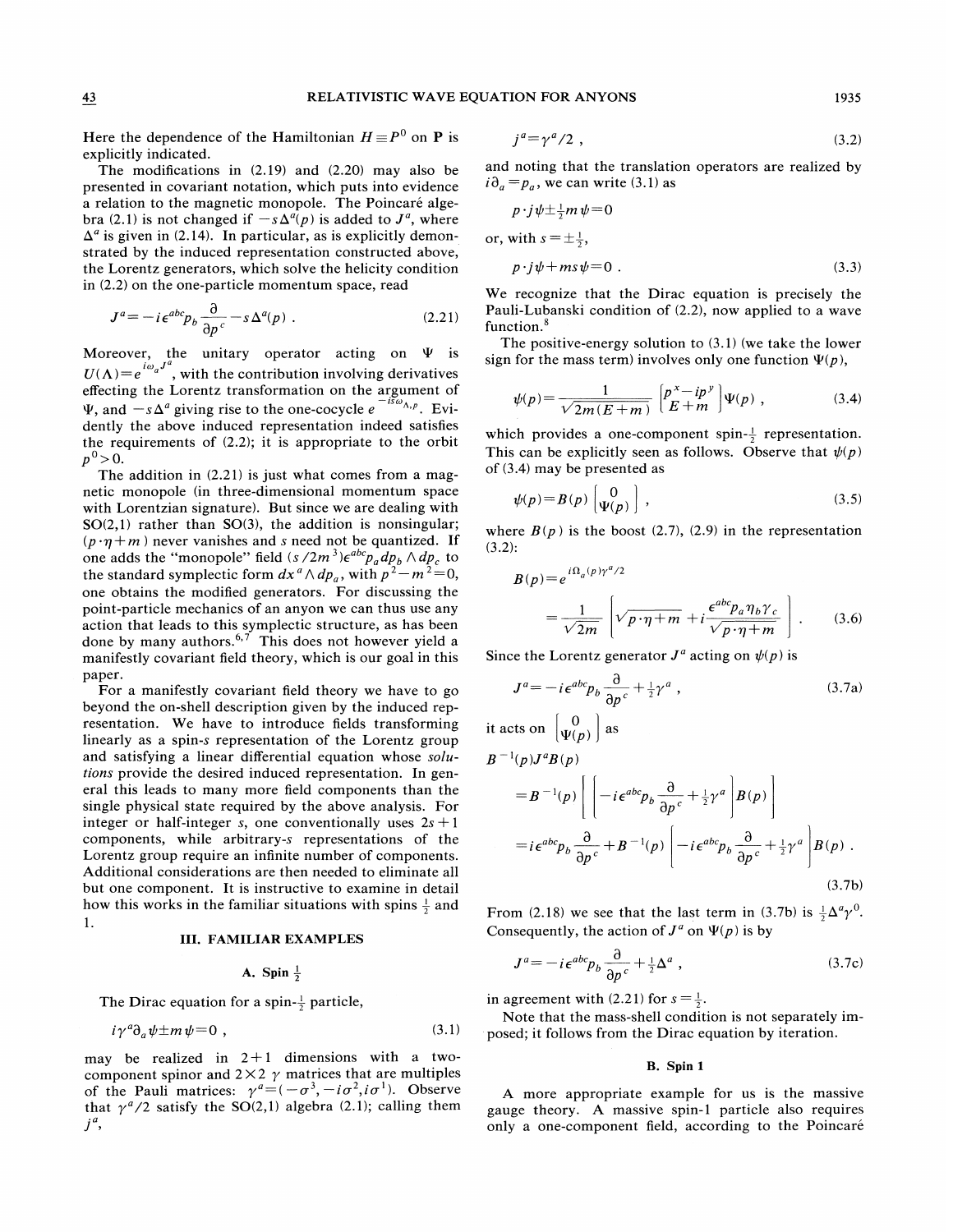group analysis. However, a linear representation of the Lorentz group needs three components. We therefore use a three-component field satisfying a subsidiary condition, in addition to the helicity condition, thereby eliminating the unwanted components. We shall see that the subsidiary condition can also be solved in terms of gauge potentials; the theory can then be rewritten as a gauge theory, the subsidiary condition becoming the Bianchi identity. The elimination of the extra field components is, in this version, an expression of gauge freedom.

The minimal example of a massive gauge theory is the topologically massive theory.<sup>9</sup> Its equations of motion are usually presented in terms of the field strength  $F^{ab}$ :

$$
\partial_b F^{ba} \pm \frac{m}{2} \epsilon^{abc} F_{bc} = 0 \tag{3.8}
$$

For our purposes it is preferable to write this in terms of a dual field strength  $F^{\bar{a}}$ , which is a three-component vector. With the definition

$$
F^a \equiv \frac{1}{2} \epsilon^{abc} F_{bc} \quad , \tag{3.9}
$$

 $(3.8)$  becomes<sup>10</sup>

$$
\partial_a \epsilon^{abc} F_c \pm mF^b = 0 \tag{3.10}
$$

Again setting  $i \partial_a = p_a$  and recalling from (2.8) the spin-1 representation matrices for the generators of  $SO(2,1)$  we see that (3.10) is again the Pauli-Lubanski scalar, acting as a  $3 \times 3$  matrix on the three-vector  $F^a$ , with  $s = \pm 1$ :

$$
(p \cdot j)^a{}_b F^b + msF^a = 0 \tag{3.11}
$$

A transversality condition follows from (3.10) or (3.11):

$$
p_a F^a = 0 \tag{3.12}
$$

This gives a subsidiary condition, which reduces the number of physical components, but it is not imposed separately; rather, it follows from the postulated field equation, as does the mass-shell condition by "squaring" (3.10) and using (3.12).

Let us show explicitly how solutions to the threecomponent equation (3.10) give rise to the spin-l, onecomponent representation of the Poincaré group. The solution to (3.10) (with upper sign for the mass) is

$$
F^{a}(p) = \frac{1}{\sqrt{2}} \left[ \begin{bmatrix} 0 \\ 1 \\ i \end{bmatrix} + \frac{p^{x} + ip^{y}}{m(E+m)} \begin{bmatrix} E+m \\ p^{x} \\ p^{y} \end{bmatrix} \right] \Psi(p) \quad (3.13)
$$

This may also be presented as

$$
F^a(p) = B^a{}_b(p) N^b{}_c F^c_0(p) , \qquad (3.14)
$$

where  $B(p)$  is the boost (2.7) in the vector representation, viz.  $(2.10)$ , N is the numerical unitary matrix

$$
N^{b}_{c} = \frac{1}{\sqrt{2}} \begin{bmatrix} \sqrt{2} & 0 & 0 \\ 0 & 1 & 1 \\ 0 & -i & i \end{bmatrix}
$$
 (3.15)

and

$$
F_0{}^a = \begin{bmatrix} 0 \\ 0 \\ \Psi(p) \end{bmatrix}.
$$

The Lorentz generator  $J<sup>a</sup>$  involves the matrix action on  $F^a$ .

$$
(J^a)^{a'}_{b'} = -i\epsilon^{abc}p_b \frac{\partial}{\partial p_c} \delta^{a'}_{b'} + i\epsilon^{a'a}_{b'}.
$$
 (3.16a)

Therefore on  $F_0^a$  the action is by

$$
\begin{split} \left[ N^{-1}B^{-1}(p)J^{a}B(p)N \right]^{a'}{}_{b'} &= \left[ N^{-1}B^{-1}(p) \right]^{a'}{}_{a''} \left[ \left[ -i\epsilon^{abc}p_{b} \frac{\partial}{\partial p^{c}} \delta^{a''}{}_{b''} + i\epsilon^{a''a}{}_{b''} \right] \left[ B(p)N \right]^{b''}{}_{b'} \right] \\ &= -i\epsilon^{abc}p_{b} \frac{\partial}{\partial p^{c}} \delta^{a'}_{b'} \\ &+ (N^{-1})^{a'}{}_{a''} \left[ \left[ B^{-1}(p) \right]^{a''}{}_{a'''} \left[ -i\epsilon^{abc}p_{b} \frac{\partial}{\partial p^{c}} \delta^{a'''}{}_{b'''} + i\epsilon^{a'''}{}_{b'''} \right] \left[ B(p) \right]^{b'''}{}_{b''} \right] (N)^{b''}{}_{b'} \,. \end{split} \tag{3.16b}
$$

Use of (2.18) allows replacing the last bracketed expression by  $\Delta^a i \epsilon^{a''0}{}_{b''}$ ; when the remaining contractions with N and  $N^{-1}$  are performed, this becomes  $F^a$ 

$$
\begin{bmatrix} 0 & & & \\ & 1 & & \\ & & -1 & \\ & & & -b' \end{bmatrix}^{a'}_{b'}.
$$

Therefore the action on  $\Psi(p)$  is by

$$
J^{a} = -i\epsilon^{abc}p_{b}\frac{\partial}{\partial p^{c}} - \Delta^{a} , \qquad (3.16c)
$$

in agreement with (2.21) for  $s = 1$ .

Let us observe that the subsidiary condition (3.12) may be viewed as a Bianchi identity, which allows introducing a gauge potential: a transverse vector can be written (in topologically trivial space-time) as a curl:

$$
F^a = \epsilon^{abc} \partial_b A_c \tag{3.17}
$$

Now the description possesses the gauge freedom of adding  $\partial_a \theta$  to  $A_a$ . The emergent gauge principle, although not essential to understanding one-particle states, is needed to introduce interactions with charged particles. In fact, the dual (3.10) or (3.11) of the topologically massive equation (3.8) can be obtained from a local and manifestly gauge-invariant Lagrange density: varying  $F^a$  in

$$
\mathcal{L} = \frac{1}{2}F^a F_a \mp \frac{1}{2m} \epsilon^{abc} F_a \partial_b F_c \tag{3.18}
$$

yields (3.8); in contrast with (3.6) which is derived from a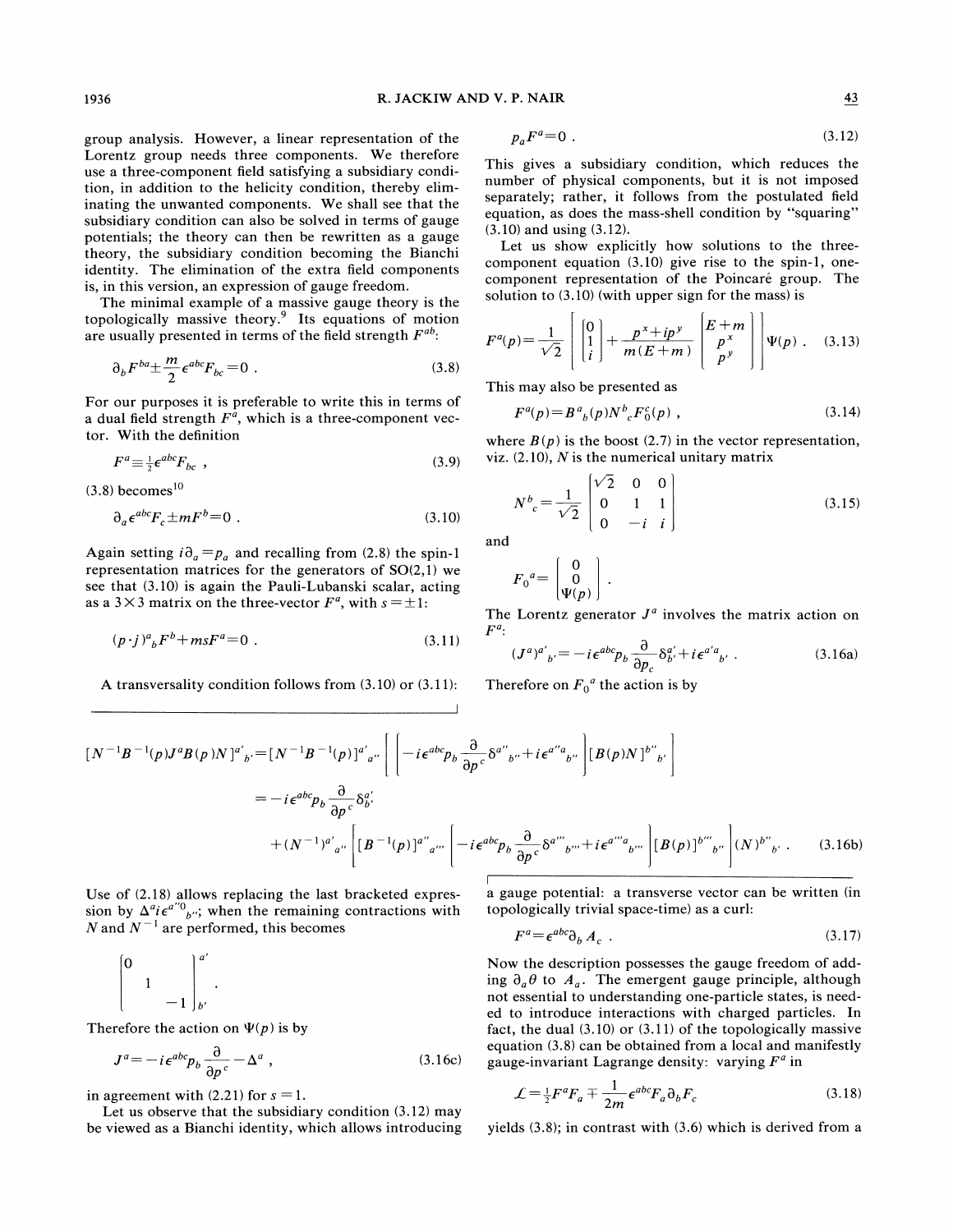Lagrangian constructed from gauge potentials and containing the gauge-invariant Chem-Simons term. Nevertheless gauge potentials must be introduced as in (3.17) if charged matter is to be coupled to the gauge field. In topologically nontrivial space-times (which we shall not consider here) implementing (3.17) may encounter an obstruction, which then constrains the charges governing matter-gauge field couplings (but not the mass  $m$ ).<sup>11</sup> matter-gauge field couplings (but not the mass  $m$ ).<sup>11</sup>

# IV. THE ANYON EQUATION

We take the spin-1 gauge theory as a model and construct a theory of anyons where the fields are infinite component vectors carrying a linear (spin- $\lambda \times$ spin-1) representation of the Lorentz group; the spin of the oneparticle states will turn out to be  $s=1-\lambda$ . We impose the helicity condition, which we call the Pauli-Lubanski equation, and identify further subsidiary conditions that pick out a single physical state from the infinite number of components. In the next section we solve the subsidiary conditions to exhibit the theory as a gauge theory. As in the topologically massive case, the gauge principle is expected to be useful in understanding interactions of anyons.

For arbitrary  $\lambda$  our theory is an infinite component generalization of the topologically massive spin-1 model. The field equations reduce to (3.10) when  $\lambda$  is chosen zero.

We begin with a description of the relevant representations of SO(2,1). Concentrating on arbitrary values of  $\lambda$ , the representations we use are unitary, infinite dimensional and bounded on one side: they are members of the discrete series of  $SO(2,1)$ .<sup>12</sup> The bound can be either above or below; these are equivalent choices related by a discrete symmetry. [For nonintegral values of  $\lambda$ , we have, strictly speaking, representations of a suitable covering of  $SO(2,1)$ .

We denote the Lorentz generators for these representations by  $K^a$  and the states by  $\lambda, n \lambda, n = 0, 1, \ldots, \infty$ . For representations bounded below, the action of the  $K^{a}$ 's on states is given by

$$
K^{0}|\lambda, n\rangle = (\lambda + n)|\lambda, n\rangle,
$$
  
\n
$$
K^{+}|\lambda, n\rangle = \sqrt{(2\lambda + n)(n+1)}|\lambda, n+1\rangle,
$$
  
\n
$$
K^{-}|\lambda, n\rangle = \sqrt{(2\lambda + n - 1)n} |\lambda, n-1\rangle,
$$
  
\n(4.1)

where  $K^{\pm} = K^{\pm} \mp iK^2$ . (The sign reversal in our definition of ( $\pm$ ) derives from the metric.) The eigenvalue of  $K^0$  for the lowest-weight state  $\vert \lambda, 0 \rangle$ , with  $K^{-} \vert \lambda, 0 \rangle = 0$ , is  $\lambda$  and characterizes the representation.

For the representation bounded above we have

$$
K^{0}|\lambda,n\rangle = -(\lambda+n)|\lambda,n\rangle,
$$
  
\n
$$
K^{+}|\lambda,n\rangle = -\sqrt{(2\lambda+n-1)n} |\lambda,n-1\rangle,
$$
  
\n
$$
K^{-}|\lambda,n\rangle = -\sqrt{(2\lambda+n)(n+1)}|\lambda,n+1\rangle.
$$
 (4.2)

The representation is here characterized by the  $K^0$  eigenvalue  $-\lambda$  of the highest-weight state  $|\lambda, 0\rangle$ ,  $K^+ |\lambda, 0\rangle = 0$ .

For both representations (4.1) and (4.2) the value of the quadratic Casimir  $g_{ab}K^aK^b$  is  $\lambda(\lambda-1)$ , and the two are

related by  $K^a \rightarrow -K^{aT}$ , where T denotes the transpose,  $K^{a}$ 's being considered as infinite-dimensional matrices. This is the basic conjugation symmetry of the theory.

There is a well-known and convenient way of characterizing these representations in terms of functions of a complex variable  $z<sup>13</sup>$  One assigns a "wave function"  $\langle z | \lambda, n \rangle$  to the state  $|\lambda, n \rangle$  by

$$
\langle z|\lambda, n \rangle = \mathcal{N}z^n
$$
 (representations bounded below),

$$
(4.3)
$$

$$
\langle z | \lambda, n \rangle = \mathcal{N} z^{-2\lambda - n}
$$
 (representations bounded above),

$$
(4.4)
$$

where  $N$  is a normalization factor equal to  $\sqrt{\Gamma(2\lambda + n)/\Gamma(n+1)}\Gamma(2\lambda-1)$ ,  $\Gamma$  being the gamma function. The monomials (4.3), (4.4) form a basis for holomorphic functions, analytic in the unit disc D,  $|z| \le 1$  in the first case and in  $\overline{D}$  with  $|z| \ge 1$  in the second case (except for a branch cut of strength  $2\lambda$ ). An arbitrary state of the representation is thus a holomorphic function of the type

$$
f(z) = \sum_{n=0}^{\infty} f_n \langle z | \lambda, n \rangle , \qquad (4.5)
$$

and on such functions  $K^a$  are realized by differential operators:

$$
K^{0}=z\partial_{z}+\lambda, K^{+}=z^{2}\partial_{z}+2\lambda z, K^{-}=\partial_{z}.
$$
 (4.6)

The inner product of two holomorphic functions  $f(z)$ and  $g(z)$  is constructed as

$$
\langle f|g \rangle = \frac{1}{2\pi i} \int_D dz^* dz \frac{f^*g}{(1 - z^*z)^{2 - 2\lambda}} , \qquad (4.7)
$$

$$
\langle f|g \rangle = \frac{1}{2\pi i} \int_D dz^* dz \frac{f^*g}{(z^*z - 1)^{2-2\lambda}},
$$
\n
$$
\langle f|g \rangle = \frac{1}{2\pi i} \int_{\bar{D}} dz^* dz \frac{f^*g}{(z^*z - 1)^{2-2\lambda}},
$$
\n(4.8)

with  $dz^*dz = 2ir dr d\theta$  in radial coordinates. Equation (4.7) applies to representations bounded below and (4.8) to those bounded above. With this inner product the realization (4.6) for  $K^a$  is Hermitian, and the group representation is unitary, but infinite dimensional.

Although the representations  $(4.1)$  and  $(4.2)$  can be Although the representations (4.1) and (4.2) can be defined for any  $\lambda$ , the above inner product requires  $\lambda > \frac{1}{2}$ . This is necessary so that the potential singularity at  $|z|=1$  is integrable. For values  $\lambda < \frac{1}{2}$ , but  $\lambda \neq -N/2$ ,  $N=0, 1, 2, \ldots$ , one can still use the inner product (4.6) if suitable analytic continuations are made.

Finite-dimensional representations arise when  $\lambda$  takes the exceptional values  $\lambda = -N/2$  in the representation 4.1) bounded below. Since  $K^+$   $\left(-\frac{1}{2}N, N\right)$  = 0 the representation sentation is also bounded above and we indeed have finite dimensionality. Basis states are still represented by  $\mathcal{N}z^n$ , but now arbitrary states are polynomials in z of degree N. It is clear that the inner product (4.7) cannot be used in these cases because of the singularity at  $|z| = 1$ ; also the square roots in (4.1) now acquire factors of  $i = \sqrt{-1}$ . Either way we see that the finite-dimensional representations are not unitary.

The fields of our theory in components are  $F_n^a(x)$ ,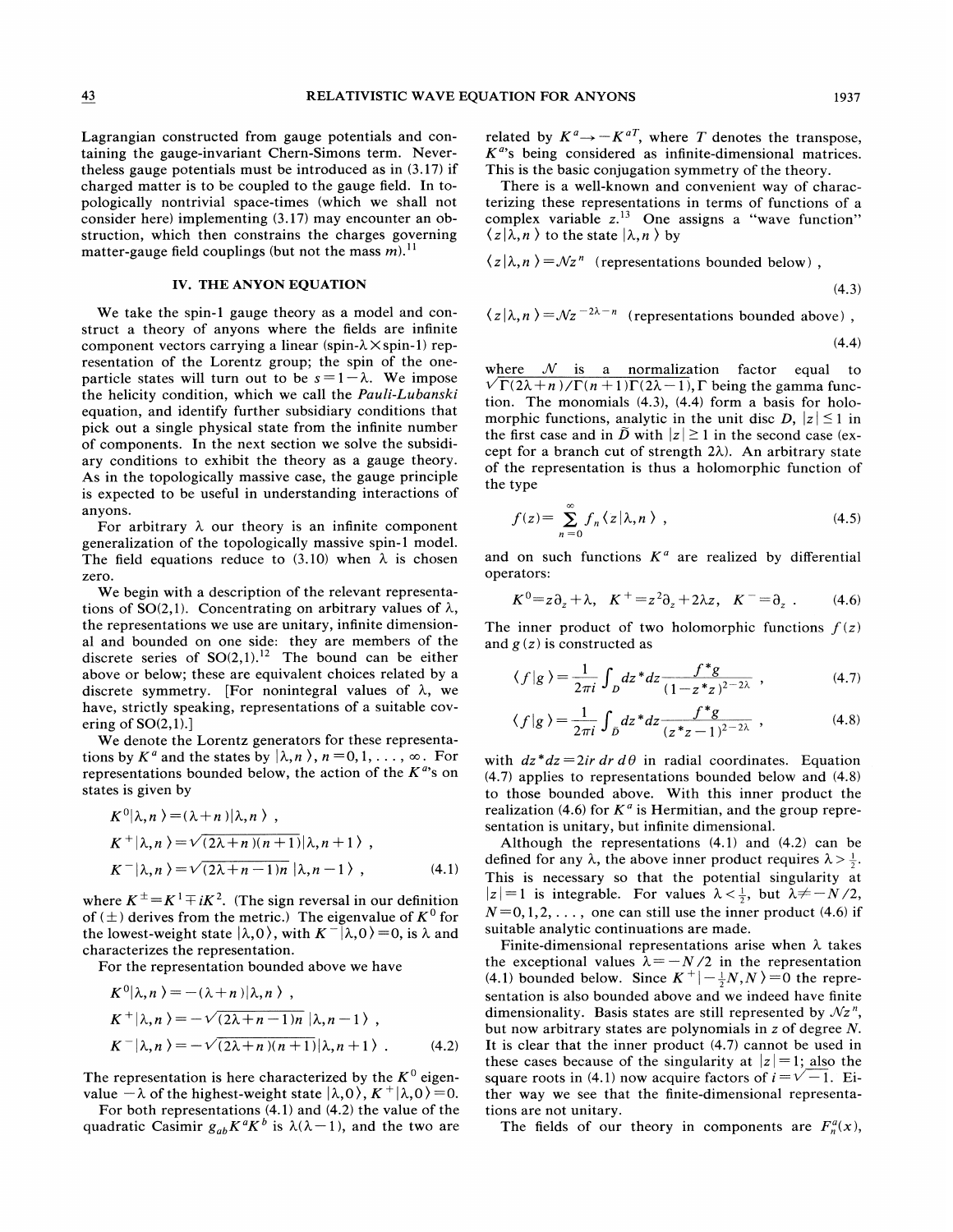$a=0, 1, 2$  and  $n=0, 1, \ldots, \infty$ .  $K_{nn'}^a = \langle \lambda, n | K^a | \lambda, n' \rangle$  are infinite-dimensional matrices acting on the  $n'$  index of  $F_{n'}^{a'}$ . The spin-1 matrices for SO(2,1), viz.,<br>  $(j'^a)_{a'a''} = i\epsilon_{a'}^a{}_{a''}$ , act on the vector index a'' of  $F_{n'}^{a''}$ .

Alternatively, by use of the functions (4.3) one can collect  $F_n^a$  into a vector  $F^a(x, z)$ , which is a holomorphic function of z, well behaved in the unit disc  $D$ ,  $|z| \le 1$ , for function of z, well behaved in the unit disc D,  $|z| \le 1$ , for representations bounded below, and in  $\tilde{D}$  for representations bounded above. Explicitly,

$$
F^{a}(x, z) = \sum_{n=0}^{\infty} F_{n}^{a}(z | \lambda, n). \qquad (4.9)
$$

 $K^{a}$ 's act on  $F^{a}(x, z)$  as the differential operators in (4.5).

The Pauli-Lubanski scalar  $P \cdot J$  is evidently given by  $P\cdot(K+j)$  since  $J=K+j$  is the total spin contribution to the Lorentz generators. Our proposed equation is thus

$$
P\cdot (K+j)_{an a'n'} F_{n'}^{a'} + msF_{an} = 0 , \qquad (4.10)
$$

where the spin s is taken equal to  $1-\lambda$ . The index notation is as follows:  $P \cdot K_{an} a'_{n'} = P \cdot K_{nn} \delta_{aa'}$ ,<br> $P \cdot j_{an} a'_{n'} = P \cdot j_{aa'} \delta_{nn'}$ . Henceforth we suppress the Henceforth we suppress the infinite-ranging  $n$  index.

We must also impose further conditions, which along with (4.10) lead to the mass-shell condition and ensure that only one polarization or component survives out of the threefold infinity of components in  $F_n^a$ . To state these conditions, we define the operator

$$
D_{nn'}^a = \epsilon^a{}_{bc} P^b K_{nn'}^c \tag{4.11}
$$

and demand that, in addition to (4.10),  $F^a$  satisfy<sup>14</sup>

$$
\epsilon^{abc} D_b F_c = 0 \tag{4.12a}
$$

$$
D_a F^a = 0 \tag{4.12b}
$$

We first demonstrate that these conditions are adequate by solving (4.10) and (4.12). We take plane-wave solutions of the form

$$
F^a = F^a(p) e^{-ip \cdot x} \tag{4.13}
$$

For the amplitudes  $F^{\alpha}(p)$ , the same set of equations (4.10), (4.12) holds with  $P^a$  replaced by the momentum eigenvalue  $p^a$ . Taking the scalar product of (4.10) with  $p^a$ we get  $(p \cdot K + ms)(p \cdot F) = 0$ . The scalar product of (4.10) with  $D_a$  yields, by use of the algebra of the  $K^{a}$ 's,  $(p \cdot K)(p \cdot F)=0$ . These two together require

$$
p \cdot F = 0 \tag{4.14}
$$

The transversality condition thus follows from the postulated equations, just as in the vector case.

To solve the subsidiary conditions (4.12), we introduce a triad of unit vectors  $(e_0^a, e_1^a, e_2^a)$ :  $e_0^a$  is a timelike vector parallel to  $p^a$ , and  $e_1^a$ ,  $e_2^a$  are spacelike and form a basis for vectors orthogonal to  $p^a$ . These satisfy

$$
e_m^a e_n^b g_{ab} = g_{mn}, \quad e_m^a e_n^b g^{mn} = g^{ab}, \quad e^a{}_{bc} e_m^b e_n^c = \epsilon_{mn}{}^p e_p^a \tag{4.15}
$$

where the metric tensor  $g_{mn}$  governing the ordinal indices  $[m, n, p] = [0, 1, 2]$  is the same as in space-time

 $g_{mn} = \text{diag}(1, -1, -1)$ . Explicit expressions can be

$$
e_0^a = \frac{p^a}{\sqrt{p^2}}, \quad e_1^a = (0, \epsilon^{ij}\hat{p}^j), \quad e_2^a = \frac{1}{\sqrt{p^2}}(|\mathbf{p}|, \hat{p}^i p_0).
$$
 (4.16)

The combinations  $e_{\pm}^a = e_1^a \mp ie_2^a$  and  $e_0^a$  are eigenstates of  $(p \cdot j)_{ab} = i \sqrt{p^2} \epsilon^{acb} e_0^c$ .

$$
(p \cdot j)^a{}_b e^b_\pm = \pm \sqrt{p^2} e^a_\pm, \quad (p \cdot j)^a{}_b e^b_0 = 0 \tag{4.17}
$$

Equation (4.14) shows that  $F^a$  has no component along  $p^a$ . We can thus write

$$
F^a = F_+ e_-^a + F_- e_+^a \t\t(4.18)
$$

Equations (4.12) can now be simplified to

$$
K_{(+)}F_{-}=0, K_{(-)}F_{+}=0, \qquad (4.19)
$$

where  $K_{(\pm)} = K_a e_{\pm}^a$  are raising and lowering operators for the eigenvalues of  $K_{(0)} = K_a e_0^a$ , as may be seen from the commutation rules. For a spin- $\lambda$  representation bounded below, (4.19) can be satisfied if we choose  $F = 0$  and if we allow for  $F_+$  one nonvanishing component corresponding to the lowest-weight state of  $K_{(0)}$  with  $K_{(-)}F_{+}$  =0. The nonvanishing amplitude is arbitrary. The Pauli-Lubanski equation (4.10) is satisfied with this component being arbitrary, provided  $\sqrt{p^2} = m$ , or  $p^2 = m^2$ . (Recall that  $s = 1 - \lambda$ .)

We conclude that the subsidiary conditions (4.12) along with the Pauli-Lubanski equation (4.10) do indeed lead to plane-wave solutions with a one-component amplitude, i.e., one polarization, satisfying the mass-shell condition. The solution we have found for representations bounded below corresponds to a positive-energy solution in the language of one-particle quantum mechanics. With our choice of sign for the  $ms = m(1 - \lambda)$  term in the Pauli-Lubanski equation, there is no negative-energy solution for representations bounded below.

For representations bounded above, Eqs. (4.19) have the solution  $F_+ = 0$ , with  $F_-$  retaining one nonvanishing component corresponding to the highest-weight state, annihilated by  $K_{(+)}.$  In this case, the Pauli-Lubanski equation (4.10) can also be satisfied provided  $\sqrt{p^2} = -m$ ; in other words, one has a negative-energy solution. The association of the negative-energy solution with the representation bounded above, which is the conjugate of the representation bounded below under the  $K^a \rightarrow -K^{aT}$ transformation, is as expected. Also, if the sign of the  $ms = m(1-\lambda)$  term in (4.10) is changed, the role of these two representations gets exchanged. This property again parallels similar features for spins  $\frac{1}{2}$  and 1 that we have discussed.

The general solution can thus be written as The nonvanishing amplitude for our solutions corresponds to either the highest- or lowest-weight state of  $K_{(0)}$ . In the rest frame,  $K_{(\pm)}$  and  $K_{(0)}$  become  $K^{\pm}$  and  $K^0$  as given by (4.1); the nonvanishing amplitude is then  $F_{+,0}$  (or  $F_{-,0}$ ). The amplitude, for arbitrary p, can be written as the Lorentz-boosted version of  $F_{+,0}$  (or  $F_{-,0}$ ).

$$
F_n^{a(\pm)}(p) = B_{n0}(p)B^a{}_b(p)N^b{}_c f^{c(\pm)}(p) , \qquad (4.20)
$$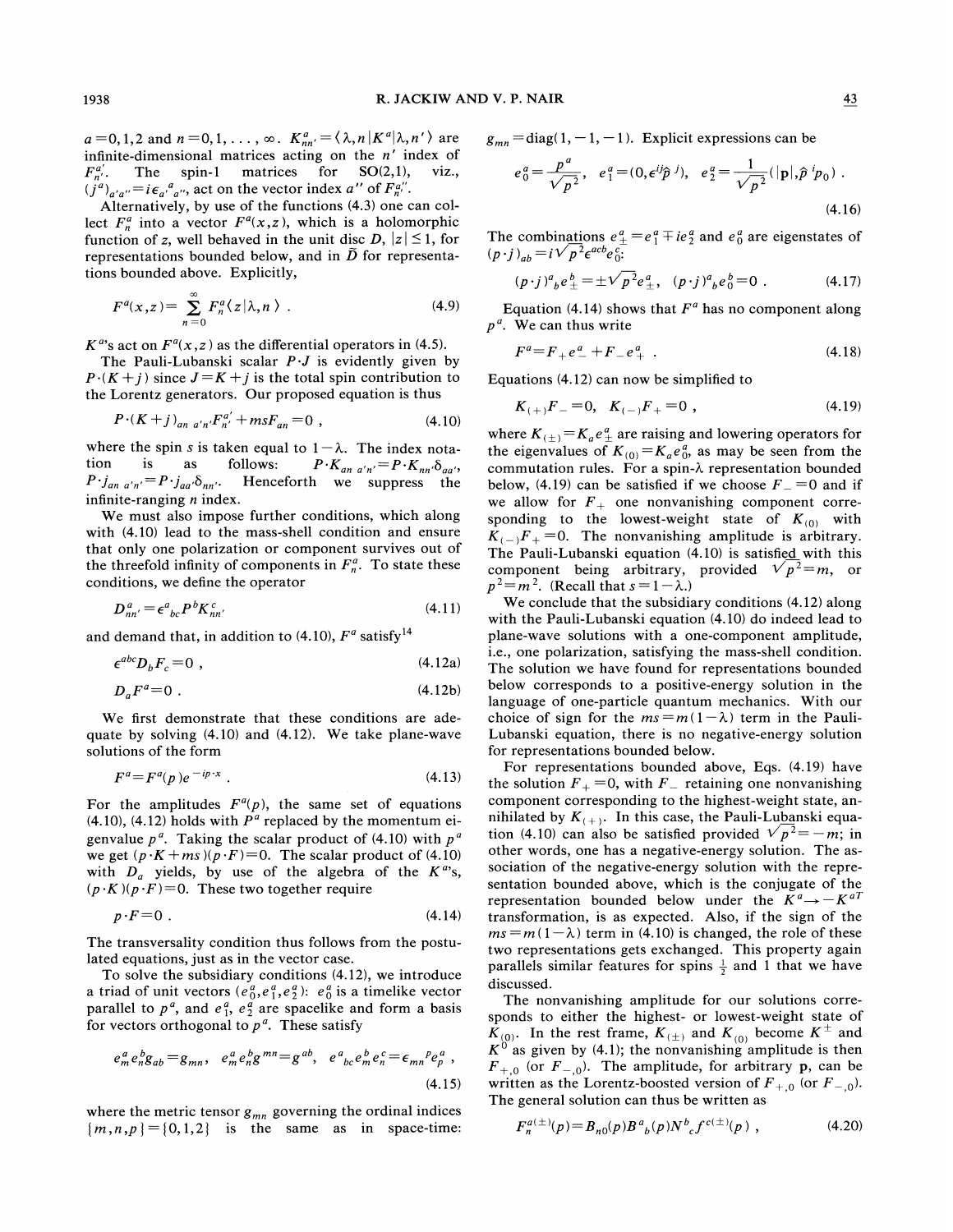where

$$
f^{c(+)}(p) = \begin{bmatrix} 0 \\ 0 \\ \Psi^{(+)}(p) \end{bmatrix}, \ \ f^{c(-)}(p) = \begin{bmatrix} 0 \\ \Psi^{(-)}(p) \\ 0 \end{bmatrix};
$$

 $B_{nn'}(p)$  and  $B^a{}_b(p)$  are the spin- $\lambda$  and spin-1 representations of the boost transformation, respectively, while  $N_{c}^{b}$ is the numerical matrix (3.15). The  $\hat{\Psi}^{(\pm)}(p)$  are arbitrary functions, providing one-component representations for the Poincaré group with positive  $(+)$  and negative  $(-)$ energy. From the property (2.18), we see that the Lorentz generators on  $\Psi^{(\pm)}(p)$  have the expected addition  $-\mathsf{s}\Delta^a$  as in (2.21). The solutions of our covariant equations (4.10) and (4.12) do indeed reproduce the induced representation analysis of Sec. II.

Finally, we note that, when  $\lambda = 0$ , the action of the  $K^{a}$ 's is trivial and the equations become, as promised, those of the topologically massive spin-1 theory. Other equations, making use of nonunitary, finite-dimensional representations, are obtained by choosing  $\lambda = -\frac{1}{2}N$ , as explained above. Thus for  $\lambda = -\frac{1}{2}$ ,  $N=1$ , the function  $f(z)$  of (4.5) becomes  $f(z) = f_1 + f_2z$ , and  $\Psi_\alpha = (f_1, f_2)$ <br>transforms as a two-spinor. Because our theory makes use of vector-valued states, we need to construct (4.9), which now corresponds to  $F^a(x, z) = F^a_1(x) + F^a_2(x)z$ , and which now corresponds to  $F(x, z) = F_1(x) + F_2(x)z$ , and<br>the two vectors  $F_{1,2}^a$  combine into the spin-vector  $\Psi_\alpha^0$ , appropriate to a  $s = 1 - \lambda = \frac{3}{2}$  equation.

#### V. GAUGE-THEORETIC FORMULATION

We now turn to the interpretation of our anyon theory given by Eqs.  $(4.10)$ ,  $(4.12)$  as a gauge theory. A slight modification of the basic equations is useful in setting up the gauge-theoretic version.

We extend the vectorial quantities  $D^a$  and  $F^a$  to a fourth component, labeled by the index 3, which can be equivalently upper or lower.  $D^3 = D_3$  is defined by

$$
D_3 = P \cdot K \tag{5.1}
$$

The new field  $F^3 = F_3$  is taken to transform as a spin- $\lambda$ representation of the Lorentz group; just like  $F^a$ , it is an infinite-component vector. The field equations (4.10) and subsidiary conditions (4.12) are altered to read

$$
(D_3 + p \cdot j + ms)_{ab} F^b - D_a F^3 = 0 , \qquad (5.2a)
$$

$$
\epsilon^{abc} D_b F_c - i P^a F^3 = 0 \tag{5.2b}
$$

$$
D_a F^a + D_3 F^3 = 0 \tag{5.2c}
$$

Equations  $(5.2)$  are in fact equivalent to  $(4.10)$ ,  $(4.12)$ , because  $F<sup>3</sup>$  is just an auxiliary field, whose contribution, we shall presently show, vanishes as a consequence of (5.2). But first, we rewrite Eqs. (5.2) in a more compact and useful four-dimensional notation.

We combine  $F^a$ ,  $F^3$  as  $F^{\mu} = (F^a, F^3)$  and  $D^a$ ,  $D^3$  as  $D^{\mu} = (D^a, D^3), \mu = 0, 1, 2, 3.$  The metric for four-vectors<br>and tensors is  $g_{\mu\nu} = \text{diag}(1, -1, -1, 1)$ . We use the completely antisymmetric tensor  $\epsilon_{\mu\nu\alpha\beta}$  with  $\epsilon_{abc3} = \epsilon_{abc}$ . Also, we introduce  $P^{\mu} = (P^a, 0)$ ;  $P^3$  is taken to be zero for the time being, but this will be relaxed shortly. In this fourdimensional notation, Eqs. (5.2a) and (5.2b) can be combined into

$$
(D_{\mu} + sQ_{\mu})F_{\nu} - (D_{\mu} + sQ_{\nu})F_{\mu} = i\epsilon_{\mu\nu\alpha\beta}P^{\alpha}F^{\beta} ,\qquad(5.3)
$$

where  $Q_u = (0, 0, 0, m)$ . Equation (5.2c) evidently becomes

$$
D_{\mu}F^{\mu}=0\tag{5.4}
$$

We now show that Eqs.  $(5.3)$  and  $(5.4)$  [or  $(5.2)$ ] are equivalent to (4.10) and (4.12). From our definitions we have  $P_{\mu}D^{\mu}=0$  and  $P_{\mu}Q^{\mu}=0$ . Further, the algebra of  $K^{a}$ 's leads to the following commutation rules from the  $D_\mu$ 's:

$$
D_{\mu}, D_{\nu}] = i\epsilon_{\mu\nu\alpha\beta} P^{\alpha} D^{\beta} . \qquad (5.5)
$$

Consider now the (four-dimensional) dual version of (5.3), which reads

$$
\varepsilon_{\alpha\beta\mu\nu}(D^{\mu} + sQ^{\mu})F^{\nu} = i(P_{\alpha}F_{\beta} - P_{\beta}F_{\alpha}).
$$
 (5.6)

Upon acting on this equation by  $D^{\beta}$  and simplifying the first term by use of the commutation rules (5.5), we get, with the help of (5.4),

$$
iD_{\alpha}(P\cdot F) + s\epsilon_{\alpha\mu\nu\omega}Q^{\mu}D^{\nu}F^{\omega} = 0.
$$
 (5.7)

This equation further gives

$$
(Q \cdot D)(P \cdot F) = 0 \tag{5.8}
$$

The scalar product of  $(5.3)$  with  $P^{\mu}$  gives  $(D_v + sQ_v)(P \cdot F) = 0$ , which also implies

$$
(Q \cdot D + sm^2)(P \cdot F) = 0 \tag{5.9}
$$

Equations (5.8), (5.9) together require

$$
P \cdot F = 0 \tag{5.10}
$$

which is of course the constraint (4.14) once again. Since  $P \cdot F$  vanishes, (5.7) leaves

$$
D_3 = P \cdot K \tag{5.1}
$$
\n
$$
\epsilon_{\alpha\mu\nu\rho} Q^{\mu} D^{\nu} F^{\omega} = 0 \tag{5.11}
$$

The scalar product of (5.6) with  $Q^{\beta}$  gives, upon use of the above equation and  $Q \cdot P = 0$ ,

$$
P_{\mu}(Q \cdot F) = 0 \tag{5.12}
$$

Thus  $Q \cdot F$ , which is essentially  $F^3$ , is a constant and  $D_{\mu}(Q \cdot F)$  is also zero. We see that Eqs. (5.2), or equivalently (5.3), (5.4), reduce to (4.10), (4.12);  $Q \cdot F$  or  $F^3$ is an auxiliary field whose contribution vanishes for consistency and Eqs. (5.3), (5.4) define our theory of anyons.

Thus far the four-vectors and tensors we have introduced are merely a notational improvement. However, notice that we can write  $D_{\mu}$  as

$$
D_{\mu} = P^{\mu} K_{\mu\nu} \tag{5.13}
$$

where  $K_{uv}$  is antisymmetric and  $K_{3a} = K_a$ ,  $K_{ab} = \epsilon_{abc} K^c$ . The tensor  $K_{\mu\nu}$  is anti-self-dual in the four-dimensional sense. Its components are generators for one of the  $SO(2,1)$ 's in the decomposition  $SO(2,2) \sim SO(2,1)$  $\times$ SO(2,1), SO(2,2) being the four-dimensional Lorentz group with our metric  $g_{\mu\nu} = \text{diag}(1, -1, -1, 1)$ . We can also relax the conditions  $P^3 = 0$  and  $Q_\mu = (0,0,0,m)$ , re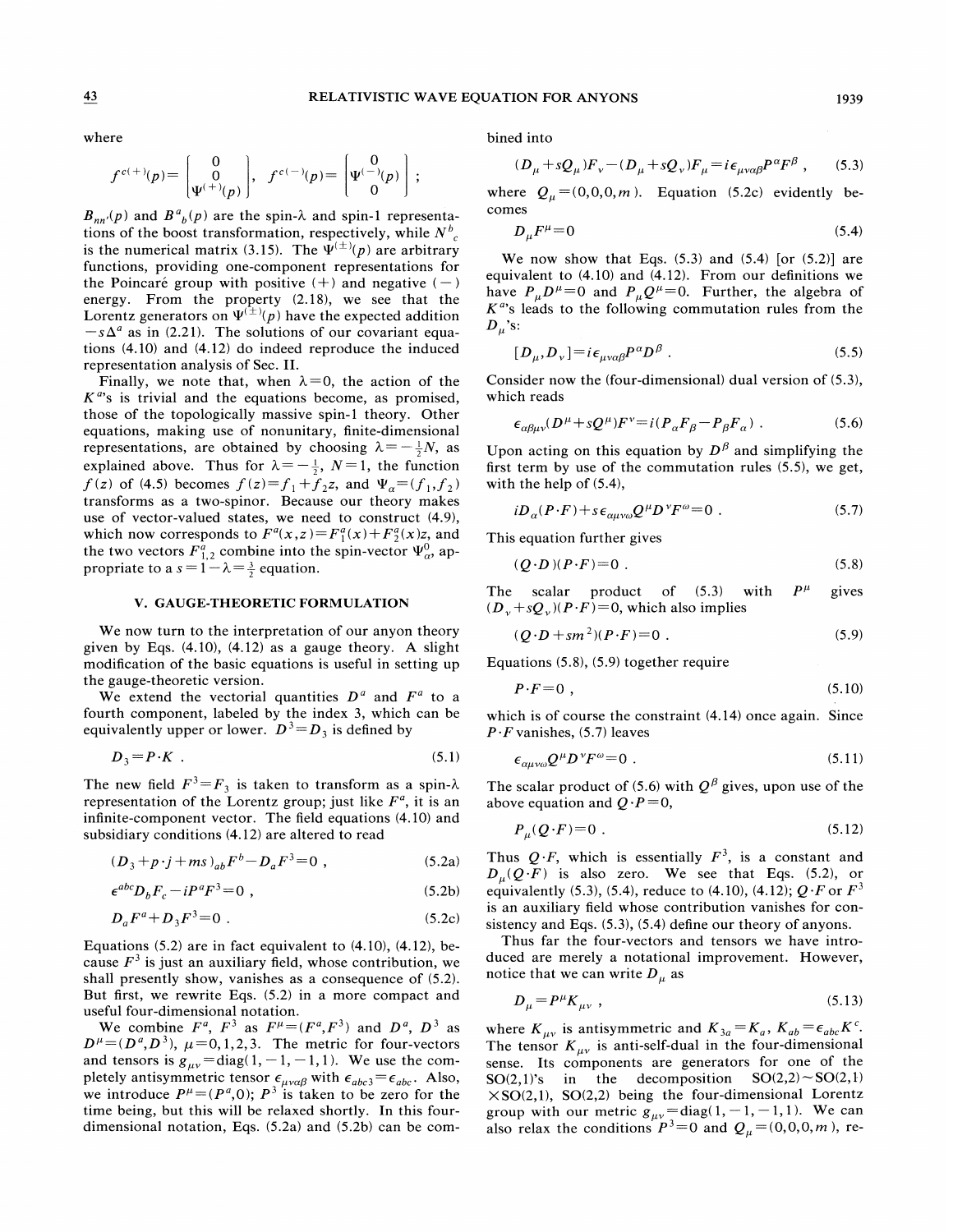placing them by the four-dimensionally invariant requirements  $Q^2 = m^2$ ,  $P \cdot Q = 0$ .

Consider Eqs. (5.3), (5.4) with  $P^{\mu}$ ,  $Q^{\mu}$  arbitrary except for  $Q^2 = m^2$ , and  $Q \cdot P = 0$ . One can reduce (5.3), (5.4) with these constraints by choosing a representative  $Q^{\mu}$ , say  $(0,0,0,m)$ , whereupon we recover  $(5.2)$ . From the definition (5.13) for  $D_{\mu}$ , one can also check that the commutation rules (5.5), which are necessary to show that both  $P \cdot F$  and  $P_u(Q \cdot F)$  vanish, are true even if  $P^3 \neq 0$ . We can thus define our theory as the reduction to the SO(2,2) orbit  $Q^2 = m^2$ ,  $Q \cdot P = 0$  of Eqs. (5.3), (5.4) which are defined for arbitrary  $P^{\mu}$ ,  $Q^{\mu}$ .

We now turn to the gauge-theoretic interpretation of (5.3), (5.4). In looking for such an interpretation, one of the equations must be regarded as the field equation, while the other is to be regarded as the Bianchi identity, which leads to the introduction of potentials. In analogy to the topologically massive theory, we shall retain Eq. (5.3) as the field equation and take (5.4) as the Bianchi identity. Since the dual of  $F^{\mu}$  with  $\epsilon_{\mu\nu\alpha\beta}$  is a three-index antisymmetric tensor, we may expect the potentials to be a two-index antisymmetric tensor  $A_{\alpha\beta}$ . Indeed, one can easily check that a solution to (5.4) is given by

$$
F_{\mu} = D^{\nu} A_{\mu\nu} + i P^{\nu} \tilde{A}_{\mu\nu} \tag{5.14}
$$

where  $\widetilde{A}_{\mu\nu}$  is dual to  $A^{\alpha\beta}$ :

$$
\widetilde{A}_{\mu\nu} = \frac{1}{2} \epsilon_{\mu\nu\alpha\beta} A^{\alpha\beta} \tag{5.15}
$$

The field strengths  $F_u$  are invariant under the gauge transformation

$$
A_{\mu\nu} \to A'_{\mu\nu} = A_{\mu\nu} + \epsilon_{\mu\nu\alpha\beta} D^{\alpha} \theta^{\beta} - i (P_{\mu} \theta_{\nu} - P_{\nu} \theta_{\mu}) \ , \quad (5.16)
$$

where the gauge parameters  $(\theta_a, \theta_3) \equiv \theta_\mu$  transform as spin- $\lambda \times$ spin-1 and spin- $\lambda$  representations, respectively. Equations (5.3) and (5.14) define the gauge theory of anyons. It should be noted that the gauge potentials and parameters are in general complex since the spin- $\lambda$  representations are complex. The gauge symmetry is also evidently Abelian.

The potentials  $A_{\alpha\beta}$  can be decomposed as two threevector potentials  $(\dot{A}_a, B_a)$  via  $A_{3a} = A_a$ ,  $A_{ab} = \epsilon_{abc} B^c$ , each of them transforming as the spin- $\lambda \times$ spin-1 representation of SO(2,1). When  $\lambda$  and correspondingly  $K^a$ are chosen to be zero, the potential  $B_a$  and gauge parameters  $\theta_a$  can be consistently set to zero. The definition of the field strength (5.14) and the gauge transformations (5.16) become those of the topologically massive theory,  $A_a$  being the vector potential and  $\theta_3$  the gauge function.

We close this discussion by noting that a suitable gauge-fixing condition on the potentials is given by  $A_{ab} = \epsilon_{abc}B^c = 0$ . The gauge-fixed equations of motion can be solved easily to show that  $A_a$  has one polarization, as expected.

We now rewrite the gauge theoretic equations in another way that also clarifies why (5.14) is a solution to  $(5.4)$ . Given a closed algebra such as  $(5.15)$ , we can define an associated Becchi-Rouet-Stora-Tyutin- (BRST-) type operator Q and a conjugate operator  $\overline{Q}$  in a standard way.<sup>15</sup> Towards this end, one introduces ghosts  $c_{\mu}$  and antighosts  $\overline{c}^{\mu}$  with the anticommutation rules

$$
\{c_{\mu}, c_{\nu}\} = 0, \quad \{\bar{c}^{\mu}, \bar{c}^{\nu}\} = 0, \quad \{c_{\mu}, \bar{c}^{\nu}\} = \delta_{\mu}^{\nu} . \tag{5.17}
$$

The BRST operators are then

$$
Q = c^{\mu} \left[ D_{\mu} + \frac{i}{2} \epsilon_{\mu\nu\alpha\beta} P^{\beta} c^{\nu} \overline{c}^{\alpha} \right],
$$
 (5.18a)

$$
\overline{Q} = \overline{c}^{\mu} \left[ D_{\mu} + \frac{i}{2} \epsilon_{\mu\nu\alpha\beta} P^{\beta} \overline{c}^{\nu} c^{\alpha} \right].
$$
 (5.18b)

It is easily checked that  $Q^2 = 0 = \overline{Q}^2$ .

The ghost fields  $c_{\mu}$ ,  $\overline{c}^{\mu}$  are assigned ghost numbers 1 and  $-1$ , respectively; correspondingly Q and  $\overline{Q}$  are operators of ghost numbers 1 and  $-1$ , respectively. We can now introduce functions of the type  $G(x)$ ,  $\overline{c}^{\mu}G_{\mu}(x)$ ,  $\frac{1}{2} \overline{c}^{\mu} \overline{c}^{\nu} G_{\mu\nu}(x), \dots$  of ghost numbers  $0, -1, -2, \dots,$ which are essentially exterior forms relevant to the  $D_{\mu}$ 's and the algebra  $(5.5)$ ;<sup>16</sup> i.e., they stand in the same relationship to  $D_{\mu}$ 's and (5.5) as ordinary differential forms to  $\partial_{\mu}$  and its algebra  $[\partial_{\mu}, \partial_{\nu}] = 0$ . For  $F^{\mu}$  we introduce the three-form

$$
\mathcal{J} = \frac{1}{3!} \epsilon_{\mu\nu\alpha\beta} \bar{c}^{\nu} \bar{c}^{\alpha} \bar{c}^{\beta} F^{\mu} . \qquad (5.19)
$$

In terms of this, Eqs. (5.3) and (5.4) become

$$
Q\mathcal{F} + s(Q^{\mu}c_{\mu})\mathcal{F} = 0 , \qquad (5.20)
$$

$$
\overline{Q}\mathcal{F} = 0. \tag{5.21}
$$

The Bianchi identify (5.21) is evidently solved by  $\vec{\chi} = \vec{Q}A$ , where  $A = \frac{1}{2}\vec{c}^{\mu}\vec{c}^{\nu}\vec{A}_{\mu\nu}$  is a form of ghost number  $-2$ . This is in fact the easiest way to see that (5.14) is a solution to (5.4). The gauge transformations are  $\mathcal{A} \rightarrow \mathcal{A} + \overline{Q} \Theta$ , where  $\Theta = \overline{c}^{\mu} \theta_{\mu}$ .

Q and  $\overline{Q}$  are associated with the  $D_{\mu}$ 's; there is of course an operator  $Q$  associated with the gauge symmetry (5.16) and its gauge fixing. From  $A \rightarrow A + \overline{Q} \Theta$  we see that there is a second-generation gauge symmetry  $\Theta \rightarrow \Theta + \overline{Q}f$ , where f has zero ghost number. In other words, the gauge symmetry (5.16) is reducible in the Batalin-Fradkin-Vilkovisky sense and Q will involve second-generation ghosts and antighosts.<sup>17</sup>

#### VI. ACTION FORMULATION

We shall now construct an action from which our field equations can be derived as the variational equations. The equations of motion, as they are, do not admit an action formulation. The equations can be written as

$$
\int \delta A_{\mu\nu}^* \epsilon^{\mu\nu}(A) = 0 , \qquad (6.1)
$$

for arbitrary  $\delta A_{\mu\nu}^{*}$  (asterisk denotes complex conjugation);  $\epsilon_{\mu\nu}(A)$  is the equation of motion in (5.3). In order to have an action formulation, we must be able to write  $\int \delta A_{\mu\nu}^* \epsilon^{\mu\nu} = \delta S$ ; it can be easily checked that the integrability conditions for this are not satisfied by the  $(Q_{\mu}F_{\nu}-Q_{\nu}F_{\mu})$  term in the equation of motion. We must therefore modify the equation somewhat to obtain an action.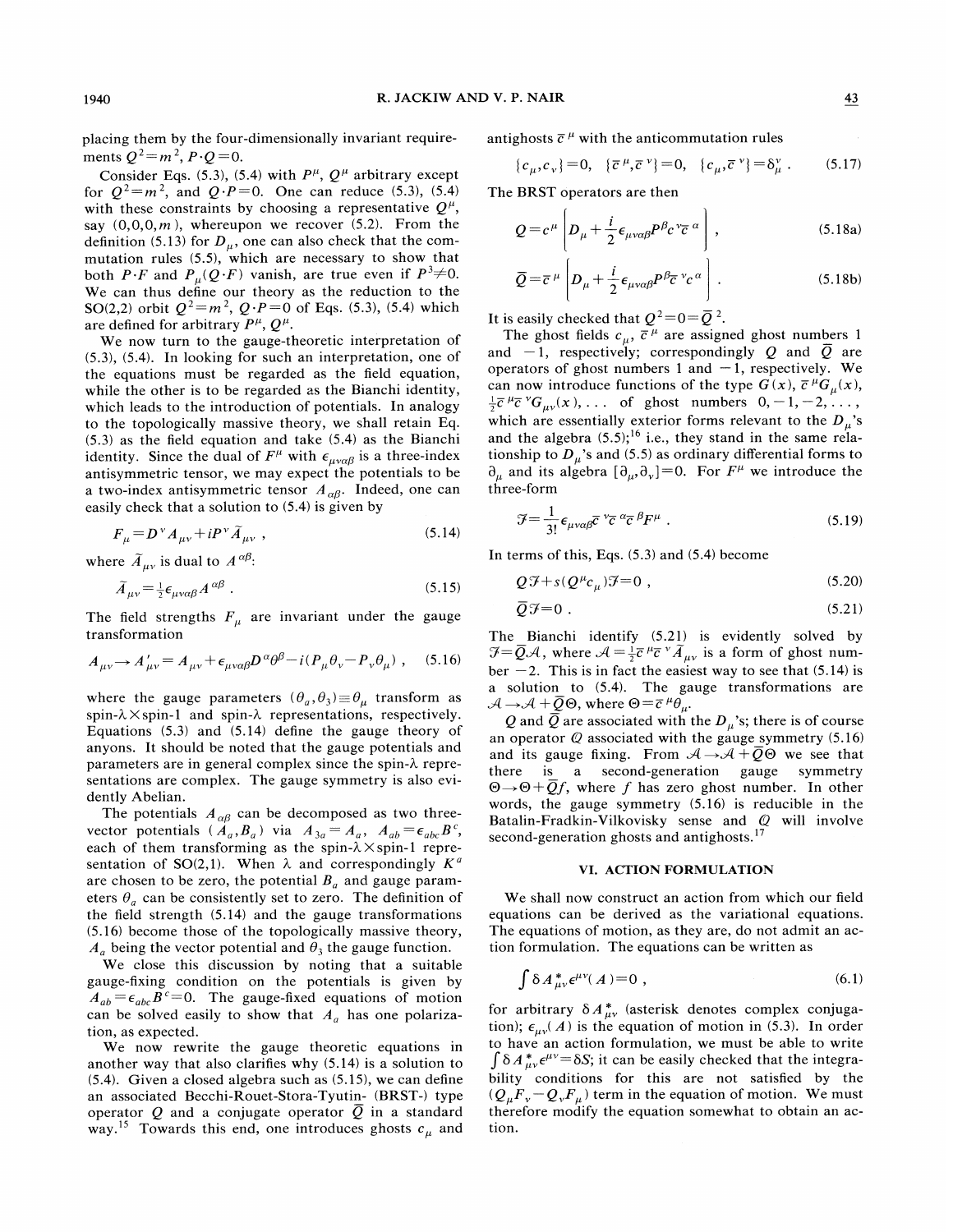A suitably modified set of equations is

$$
(D_3 + P \cdot j)_{ab} F^b + m s F_a - D_a F_3 = 0,
$$
  

$$
\epsilon^{abc} D_b F_c + m s \int_y \Delta^{ab}(x, y) (\epsilon_{bcd} D^c F^d)(y) - i P^a F^3 = 0,
$$
 (6.2)

where  $\Delta^{ab}$  is the inverse of  $(D_3+P\cdot j)_{ab}$ , and  $F_\mu$  is expressed in terms of the potential as in (5.14), so that (5.2c) is identically true. These modified equations do admit an action, but it is no longer possible to obtain  $\epsilon_{abc} D^b F^c = 0$ from (6.2). We must supplement (6.2) with

$$
\epsilon_{abc} D^b F^c = 0 \tag{6.3}
$$

The set of equations (6.2), (6.3) can be derived from the action

$$
S = \int d^3x \left[ F^*_{\mu} F^{\mu} + ms \int_y F^*_{a}(x) \Delta^{ab}(x, y) F_b(y) + (D \times F)^{\dagger}_{a} (D \times F)_{b} \sigma^{ab} \right],
$$
 (6.4)

where  $\sigma^{ab}$  is a Hermitian tensor field and

 $(D \times F)_a \equiv \epsilon_{abc} D^b F^c$  (dagger denotes Hermitian conjugation). The variational equation for  $\sigma^{ab}$  gives the constraint  $(D \times F)^{\dagger}_a(D \times F)_b = 0$ , which is equivalent to  $(D \times F)_{a}$ =0. The other variational equations, with this condition, reproduce the field equations (5.2).

A term linear in  $(D \times F)$ <sub>a</sub> such as  $\sigma^d(D \times F)$ <sub>a</sub> would also lead to Eq. (6.3), but would modify Eqs. (6.2) by terms involving  $\sigma^a$ . Requiring the square of  $(D \times F)_a$  to vanish seems to be the most economical way of obtaining an action formulation of our equations. The technique of requiring the square of a constraint as the most innocuous way of obtaining it is known in another context, viz. the Lagrangian for a chiral boson.<sup>18</sup> It may be possible, as in the chiral boson case,<sup>19</sup> that this term can be eliminated in favor of a nonlocal Lagrangian.

The Lagrangian (6.4) has a nonlocal term involving  $\Delta^{ab}$ , in addition to any possible nonlocality that might arise from elimination of the  $\sigma$  term. One can rewrite this term in a local way by introducing more fields. Specifically, we can take as our action

$$
S = \int d^3x \left\{ F^*_{\mu} F^{\mu} - ms \left[ H^*_{a} F^a + F^*_{a} H^a + H^{*a} (D_3 + P \cdot j)_{ab} H^b \right] + (D \times H)^{\dagger}_{a} (D \times H)_{b} \sigma^{ab} \right\} \ . \tag{6.5}
$$

 $H_a$  is a gauge-invariant field, the elimination of which via its equation of motion takes us back to the action (6.4). Notice that the action (6.5) involves coupling the gauge field to  $H_a$ , whose dynamics is essentially given by a Chern-Simons —like action.

In (6.4) or (6.5), the fundamental fields are the gauge potentials (and  $H_a$ ,  $H_a^*$ ,  $\sigma^{ab}$ ), the equations of motion being obtained by extremization with respect to these.

In the case of the topologically massive spin-1 theory, there is an alternative action (3.18) for which the (dual) field strengths are considered as the fundamental fields. There is an analogous action for our theory given by

$$
S_{\text{dual}} = \int d^3x \left[ F^{*a} (D_3 + P \cdot j + ms)_{ab} F^b + V^{*a} (D \times F)_a + V^{*3} (D \cdot F) + (D \times F)_a^{\dagger} V^a + (D \cdot F)^{\dagger} V^3 + (D \times V)_a^{\dagger} (D \times V)_b \sigma^{ab} \right].
$$
\n(6.6)

 $V^a$ ,  $V^3$ , their conjugates and  $\sigma^{ab}$  are again auxiliary or Lagrange multiplier fields. (This version may have some advantages with regard to quantization, since only gauge-invariant fields are involved. )

Needless to say, (6.5) and (6.6) reduce, respectively, to the potential and (dual) field-strength versions of the action for the topologically massive theory when  $\lambda$  is taken to be zero.

In (6.4), (6.5), or (6.6), terms of the type  $F_a^*F^a$  involve summation over all components, e.g.,  $F_a^*F^a$  ${}_{0}S_{ab}F_{n}^{*a}F_{n}^{b}$ . We can consider the fields as holomorphic functions on the unit disc D,  $|z| \le 1$  (or  $\tilde{D}$ ,  $|z| \ge 1$ ); the action would then involve integration over D (or  $\tilde{D}$ ) with the measures indicated in (4.7), (4.8).

## VII. CONCLUDING REMARKS

We have obtained a relativistic theory of anyons with manifest Lorentz invariance. Moreover, the extra polarizations are eliminated by suitable constraints. The theory can be considered as a gauge theory, the constraints being the Bianchi identities. The solutions of the field equations realize the one-particle states as the appropriate induced representation of the Poincaré group. The action requires auxiliary fields; the elimination of these, or of the constraints they imply, would lead to nonlocality.

It is unlikely that one can obtain a simple local Lagrangian in view of the following. Even in  $2+1$  dimensions, spin has to be an integer or half-integer for local fields. Fields which carry charges associated with gauge symmetries (with accompanying fiux integrals at infinity) are typically localizable only in spacelike cones; for such fields fractional spins are admissible.<sup>20</sup> The method of generating fractional spin by coupling point particles to a Chem-Simons gauge field, with its nontrivial long-range properties, exemplifies this situation. In our case too, the nonlocalities which arise from the elimination of auxiliary fields, or from enforcing the corresponding constraints, are a reflection of this fact.

We can consider our theory to be a field theory defined on a five-dimensional manifold  $\tilde{M} = M \times N$  where M is the three-dimensional space-time and  $N$  is either the unit disc D, or  $\tilde{D}$ , or the union of both, if we want to treat positive- and negative-energy solutions on an equal footing. The fields are of course holomorphic on N. The mg. The netas are or course notomorphic on N. The<br>modes such as  $F_n^a$  for  $n = 1, ..., \infty$  describe field excitations on X and are similar to Kaluza-Klein modes, which